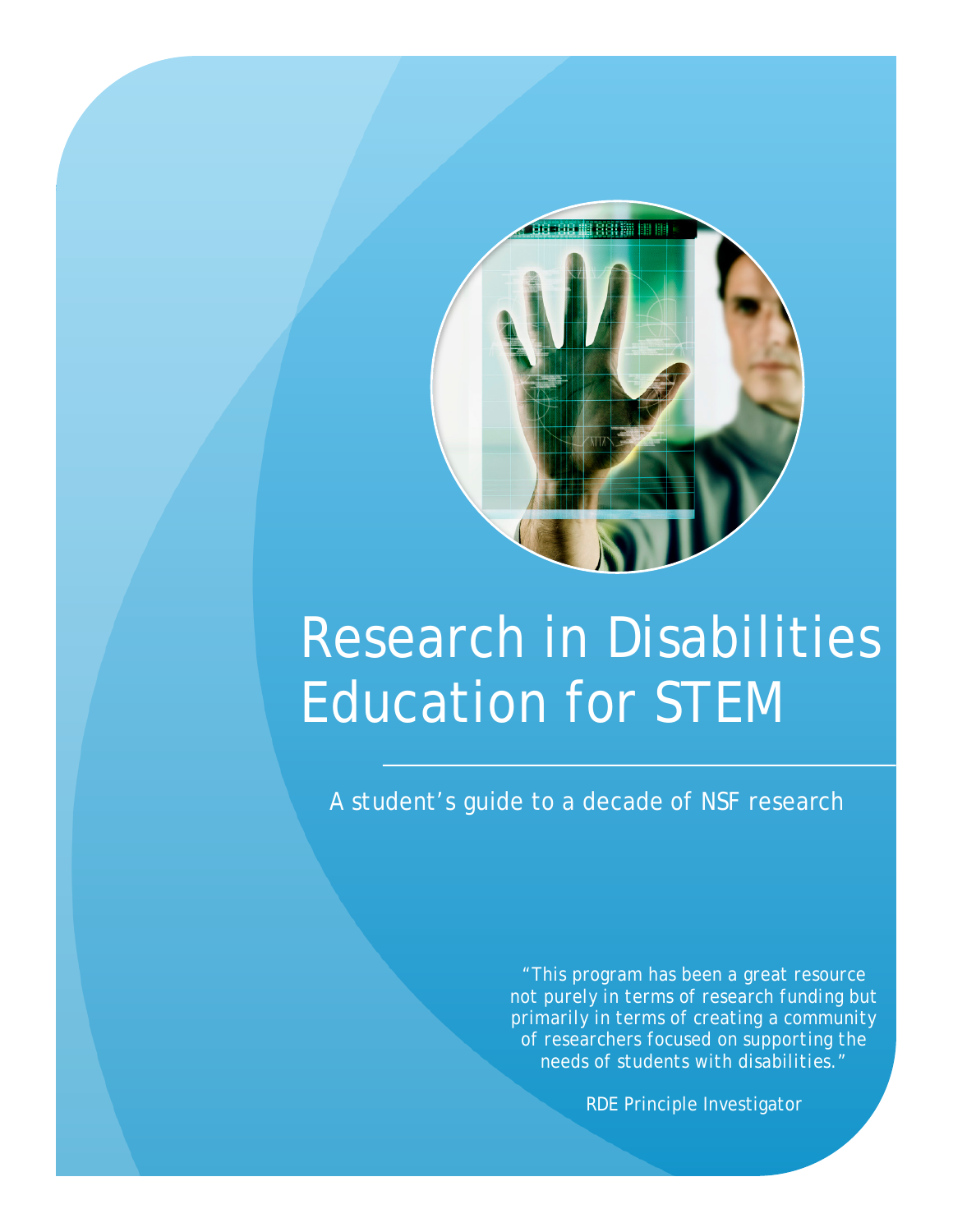

Computer science and engineering student Johanna Lucht pilots a plane simulator to test the collision avoidance on the Android phone app during her internship with NASA this past summer.

> By courtesy of Tom Tschida Kronberg, A (2013, November 26). U Student's Flight to NASA. *Minnesota Daily.* Retrieved from: [www.mndaily.com](http://www.mndaily.com)

The Research in Disabilities Education Synthesis Project (RDE-SP) was a four year evaluation of 10 years of the NSF RDE funded programs dedicated to broadening participation, research, technology development, and teaching methods in Science, Technology, Engineering, and Mathematics (STEM) fields for people with disabilities (PWD). Ultimately the goal was to help create an environment and culture that supports PWDs to learn, research, and work in STEM fields.

The NSF foresaw the need to further the research and technology base for PWDs in STEM fields as about 14% of the US population that is school aged has a disability, which only increases as people age. Projections also show that by 2018, 10 of the top 30 fastest growing occupations are in STEM fields requiring a baccalaureate or graduate degree.

Ultimately, the program has been fairly successful in increasing retention and graduation of students with disabilities (SWD) in STEM fields, however only about 3% of the US population were working in STEM fields with a disability in 2010. It is anticipated that these figures will continue to increase as the community of practice, accessibility technology becomes more readily available, and suggested practices and supports become more widespread.

There are suggestions for employers, educational institutions, and to be found in this document, things students can do to increase their success in STEM.



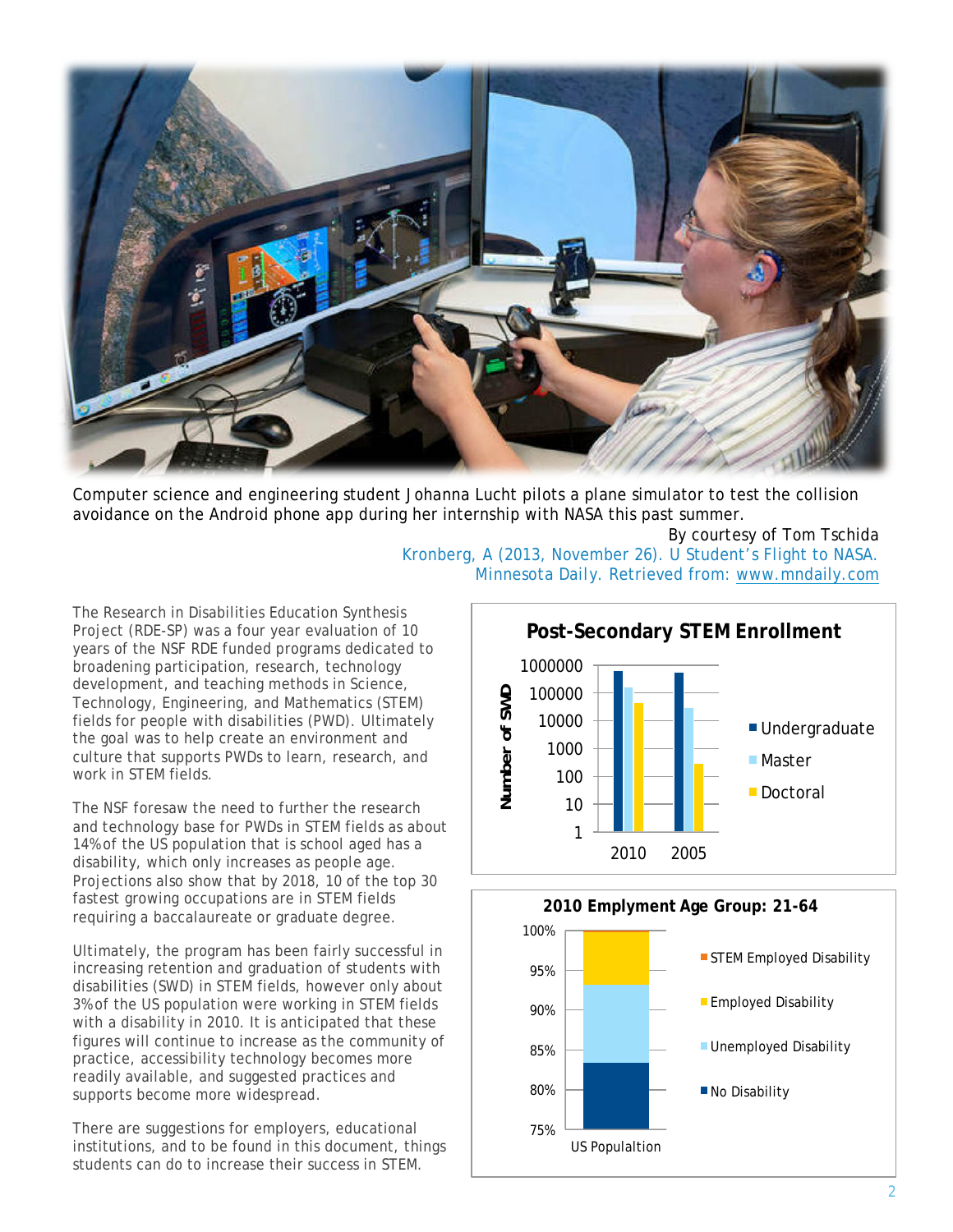There are some helpful strategies and practices collected as a result of an analysis of the Principal Investigator Survey. The tips here are useful for all students, but they are especially of use for those students with disabilities who seek to participate and excel in STEM fields.



#### **Self-Advocate**

This is effectively standing up for yourself, your views, and your needs. Ultimately you must take an active role in your education and advocate when necessary for your benefit and the benefit of those around you.



#### **Register**

Student Access Centers and Student Disability Services are great sources of information and assistance. They offer a variety of services to help you along your educational goals, however you do have to register.



#### **Confront**

There is still bias toward the capabilities of students with disabilities. If instructors or peers are not creating a rigorous academic environment due to fears of capability of students with disabilities, push the envelope and demand more rigor in a professional manner.



#### **Communicate**

Create relationships and a community of practice around inclusion and universal design. Locate services and research to bolster the social discourse. Outreach is a good way to do this.



#### **Ingenuity**

If your program lacks the proper means for you to participate in labs and field experiences, search for or create a means to participate safely. Work with your instructors so that you are sure to get the same level of education.